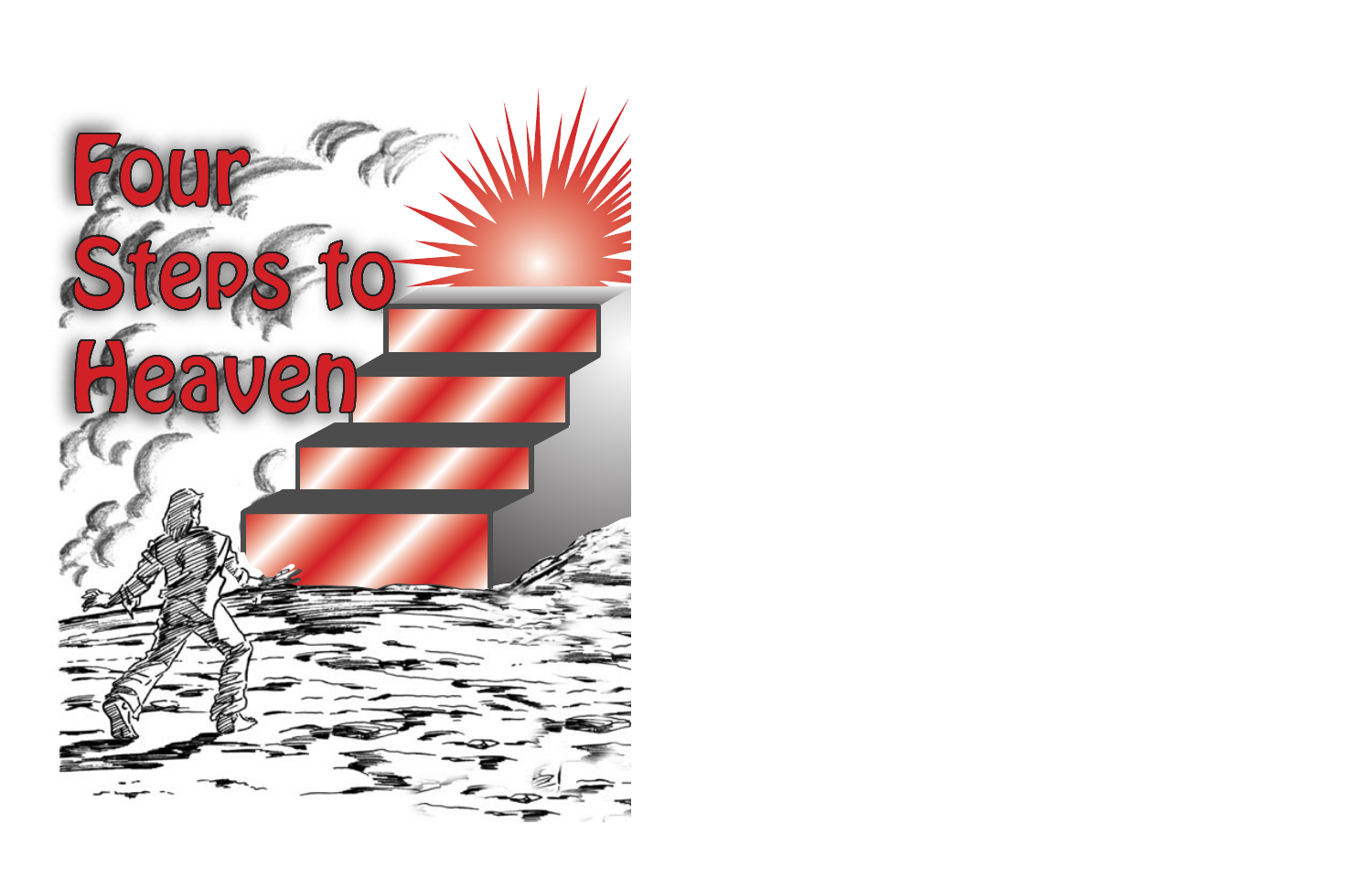

"For all have sinned, and fall short of the glory of God." Romans 3:23

"For the wages of sin is death; but the gift of God is eternal life through Jesus Christ our Lord." Romans 6:23

"But God demonstrates his love toward us in this, while we were yet sinners, Christ died for us." Romans 5:8

"…If you confess with your mouth the Lord Jesus and believe in your heart that God has raised Him from the dead, you will be saved." Romans 10:9